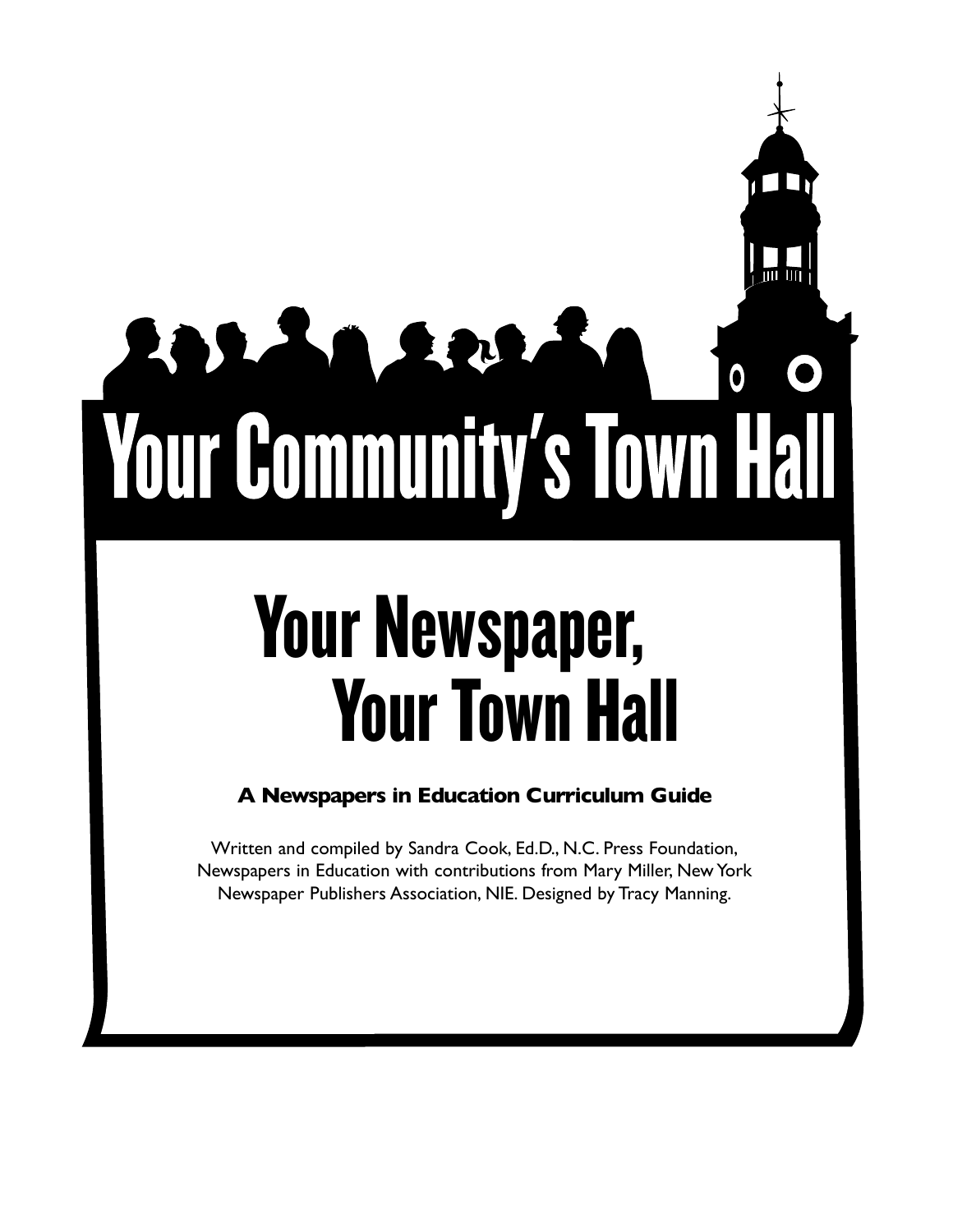#### **YOUR NEWSPAPER,YOUR TOWN HALL TABLE of CONTENTS**



# **Elementary Pages**

### **Secondary**

| Taking Action (all contains and all contains and all contains a set of the Taking Action (all contains a set o |  |
|----------------------------------------------------------------------------------------------------------------|--|
|                                                                                                                |  |
|                                                                                                                |  |

|--|--|--|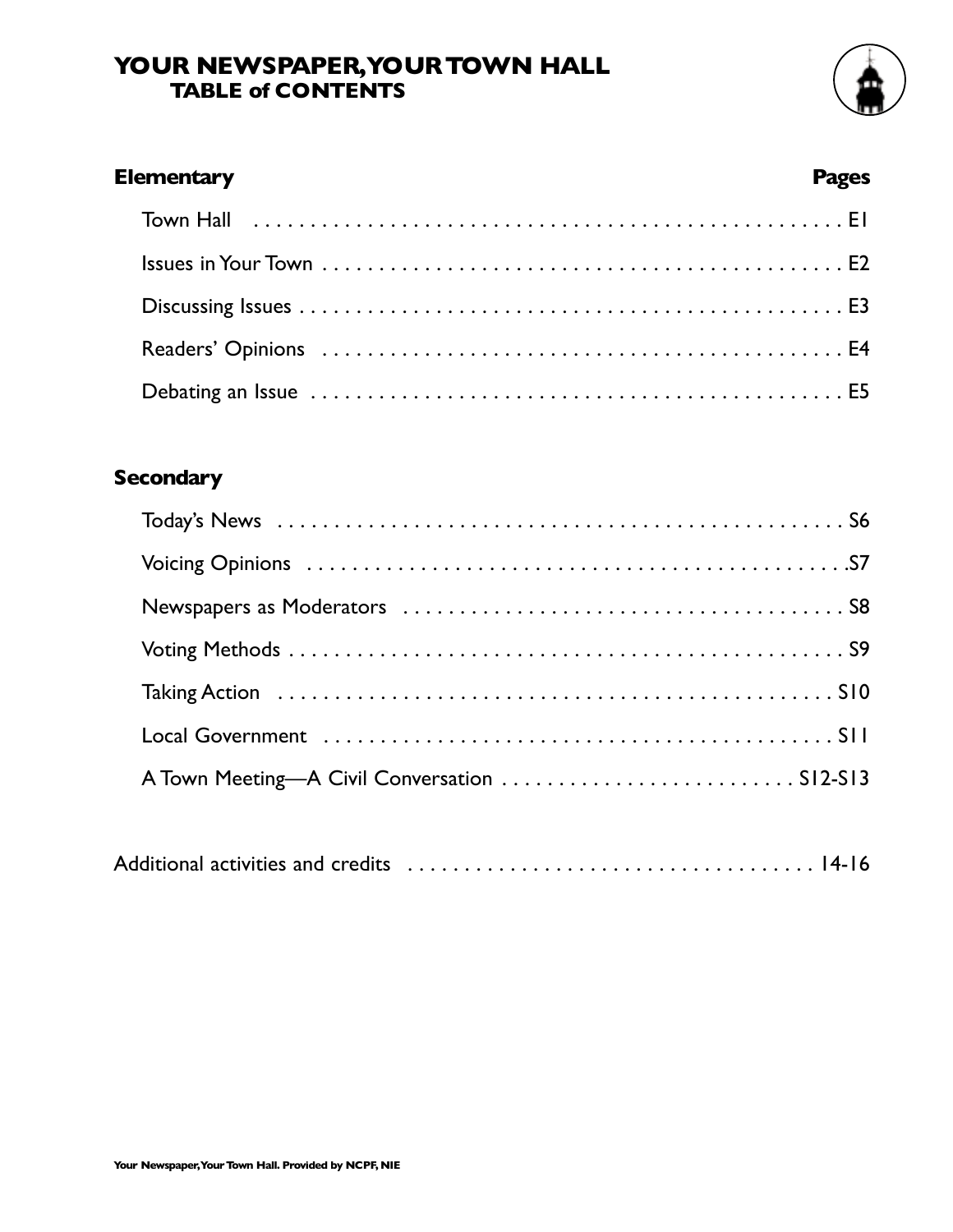#### **YOUR NEWSPAPER,YOUR TOWN HALL TOWN HALL**

Cut out photos and stories about the people who work at your Town or City Hall.



FOLLOW-UP: What does your town or city government do for you and others in your community? Why should newspapers cover what happens in town or city hall?

而而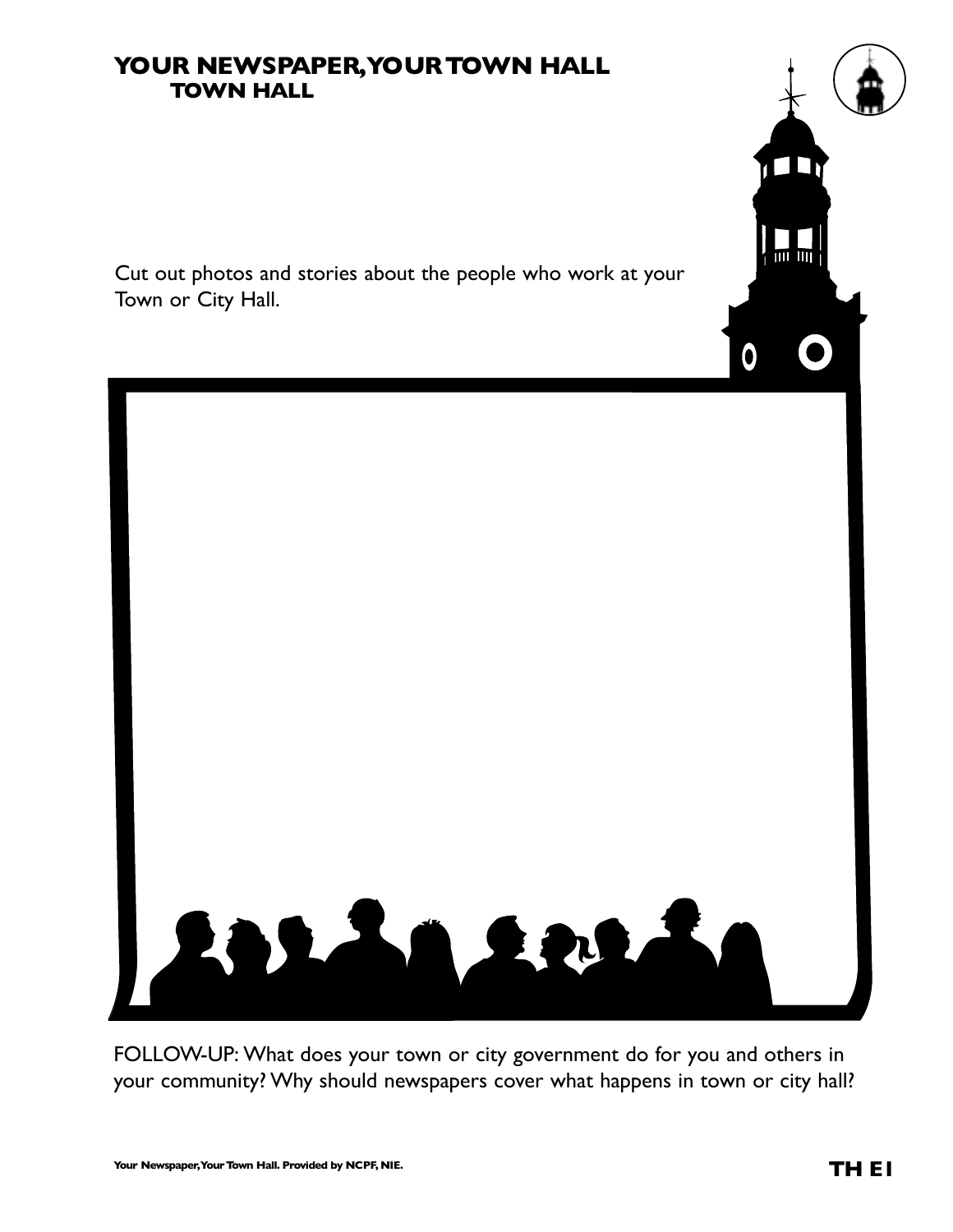#### **YOUR NEWSPAPER,YOUR TOWN HALL ISSUES inYOUR TOWN HALL**



From your newspaper, list issues raised by elected officials and citizens in your town. Place a "I" by the issue that affects you most and "2," "3," etc. in the order of importance to you. If you know a lot about one of the issues and can serve as class expert on the topic, underline it.

| <b>Issues</b> | Order of<br><b>Importance</b> |
|---------------|-------------------------------|
|               |                               |
|               |                               |
|               |                               |
|               |                               |
|               |                               |
|               |                               |
|               |                               |
|               |                               |
|               |                               |
|               |                               |
|               |                               |
|               |                               |

FOLLOW-UP: What topic do you want to know more about? What do you predict will continue to be in the news?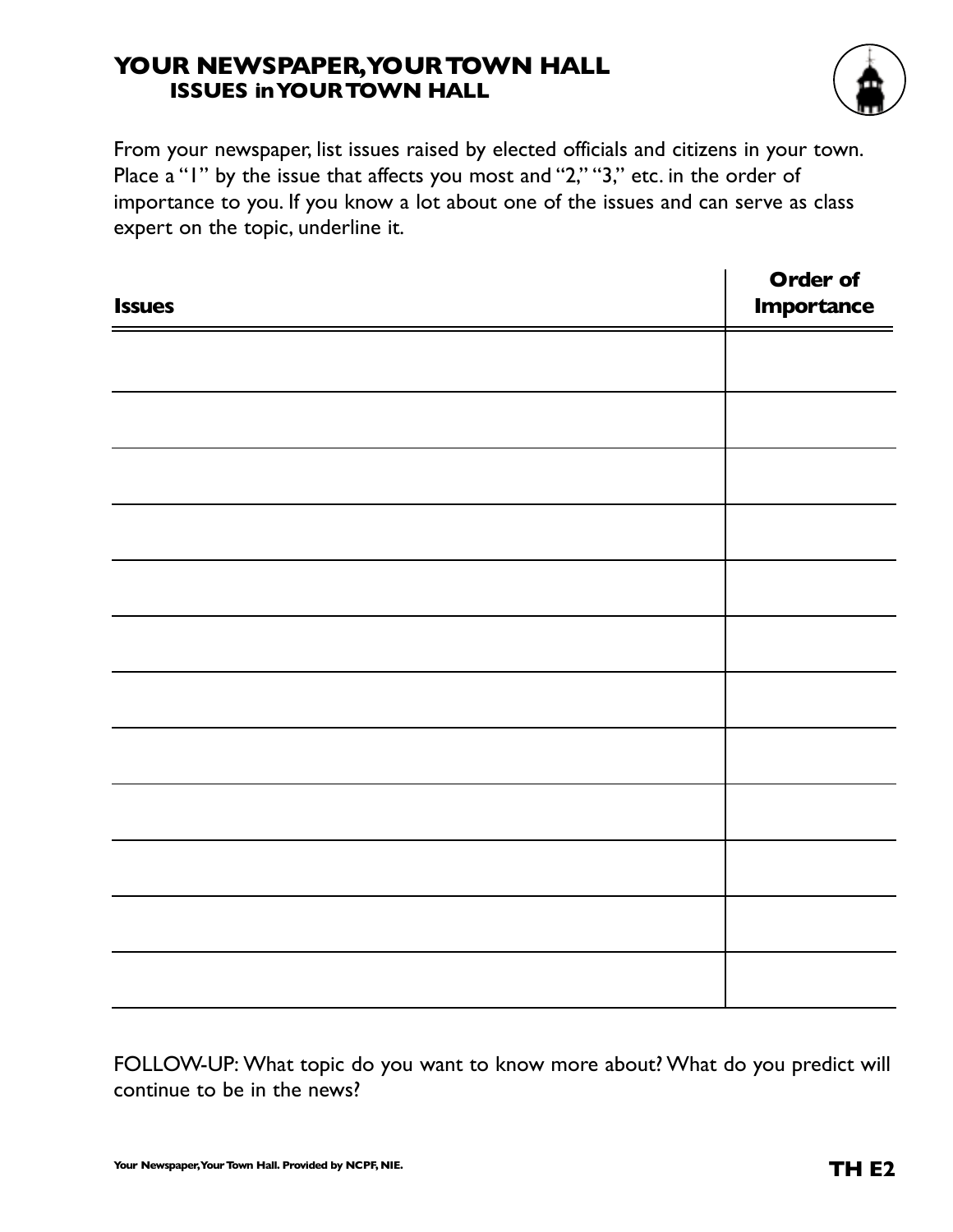#### **YOUR NEWSPAPER,YOUR TOWN HALL DISCUSSING ISSUES**



Identify situations in the newspaper in which citizens are discussing problems.

Who are the individuals or groups involved? How do the different parties view the problem? Complete the outline, as if you are one of the individuals or groups involved.

| Problem                       |
|-------------------------------|
|                               |
|                               |
|                               |
|                               |
| Cause (s)                     |
|                               |
|                               |
|                               |
|                               |
| Effect (s)                    |
|                               |
|                               |
|                               |
|                               |
| Solution(s)                   |
|                               |
|                               |
|                               |
|                               |
| Obstacles to the solution (s) |
|                               |
|                               |
|                               |
|                               |
|                               |

FOLLOW-UP: Draw your own conclusions.What do you consider a good or the best solution?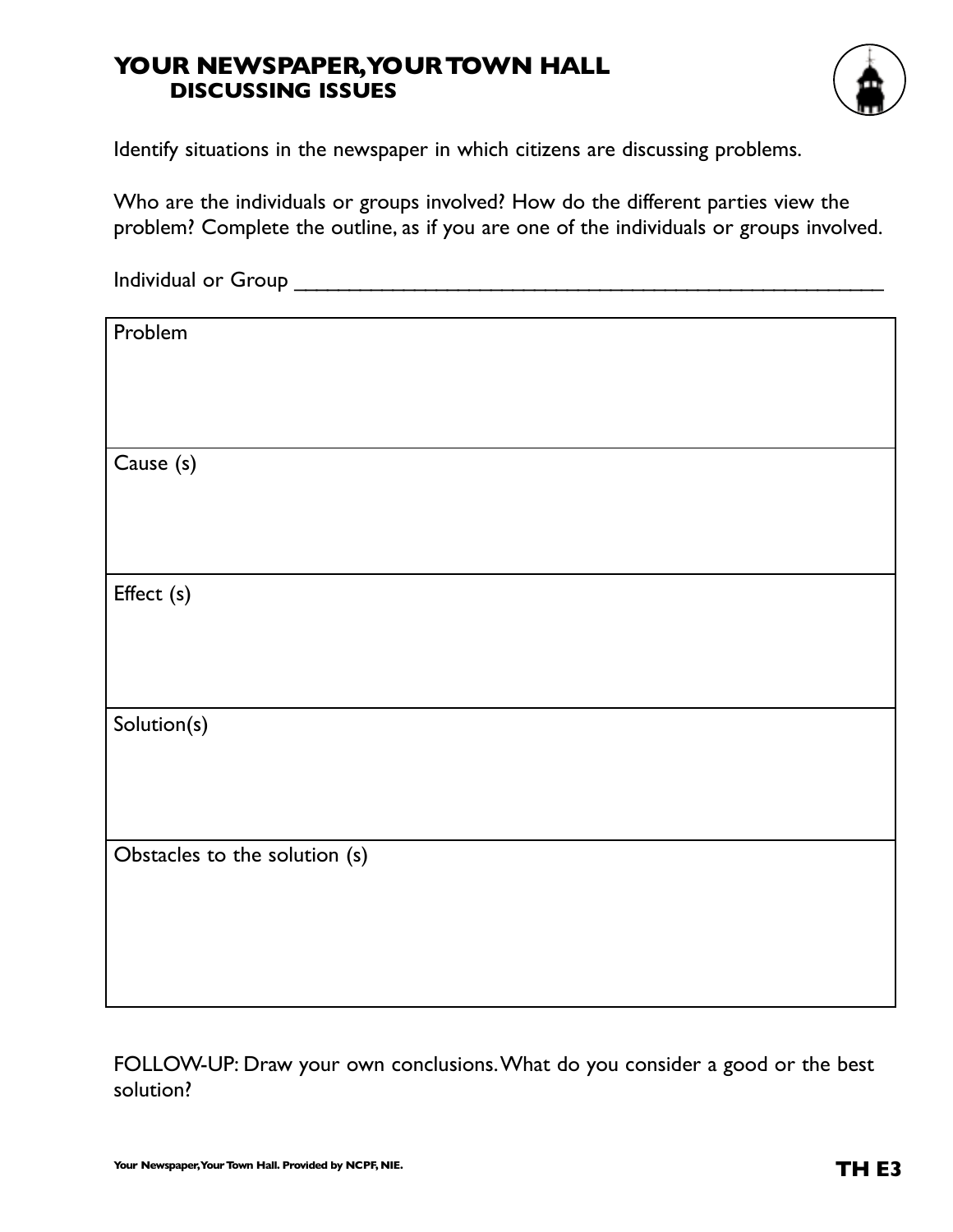#### **YOUR NEWSPAPER,YOUR TOWN HALL READERS' OPINIONS**



Citizens speak out through their newspapers. Locate the Letters to the Editor in your newspaper.

\_\_\_\_\_\_\_\_\_\_\_\_\_\_\_\_\_\_\_\_\_\_\_\_\_\_\_\_\_\_\_\_\_\_\_\_\_\_\_\_\_\_\_\_\_\_\_\_\_\_\_\_\_\_\_\_\_\_\_\_\_\_\_\_\_\_\_\_\_\_

Choose a letter that you think is very convincing. Cut and paste it below:

What makes this letter effective? \_\_\_\_\_\_\_\_\_\_\_\_\_\_\_\_\_\_\_\_\_\_\_\_\_\_\_\_\_\_\_\_\_\_\_\_\_\_\_\_\_\_\_

\_\_\_\_\_\_\_\_\_\_\_\_\_\_\_\_\_\_\_\_\_\_\_\_\_\_\_\_\_\_\_\_\_\_\_\_\_\_\_\_\_\_\_\_\_\_\_\_\_\_\_\_\_\_\_\_\_\_\_\_\_\_\_\_\_\_\_\_\_\_

 $\overline{\phantom{a}}$  , and the contribution of the contribution of the contribution of the contribution of the contribution of the contribution of the contribution of the contribution of the contribution of the contribution of the

\_\_\_\_\_\_\_\_\_\_\_\_\_\_\_\_\_\_\_\_\_\_\_\_\_\_\_\_\_\_\_\_\_\_\_\_\_\_\_\_\_\_\_\_\_\_\_\_\_\_\_\_\_\_\_\_\_\_\_\_\_\_\_\_\_\_\_\_\_\_

FOLLOW-UP: Write a letter to the editor about a concern you have.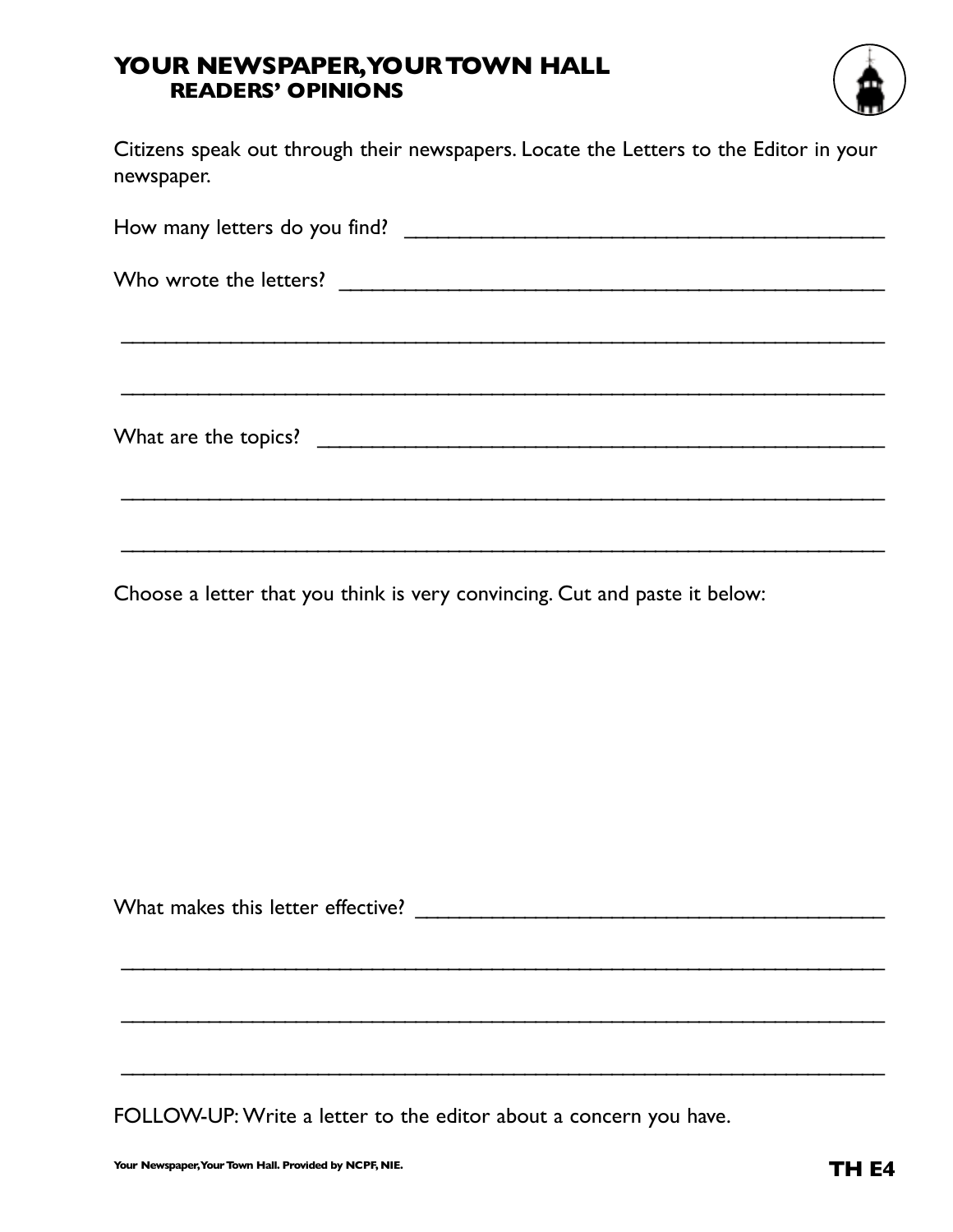#### **YOUR NEWSPAPER,YOUR TOWN HALL DEBATING the ISSUES**



Debate issues that affect your community just as citizens do in town meetings. Use your newspapers to collect facts and opinions about a topic.Write a question on which you and your classmates can draw conclusions. List pros (yes) and cons (no). Debate the issue and then write your opinion.



FOLLOW-UP: Did what you learn and discuss change your views?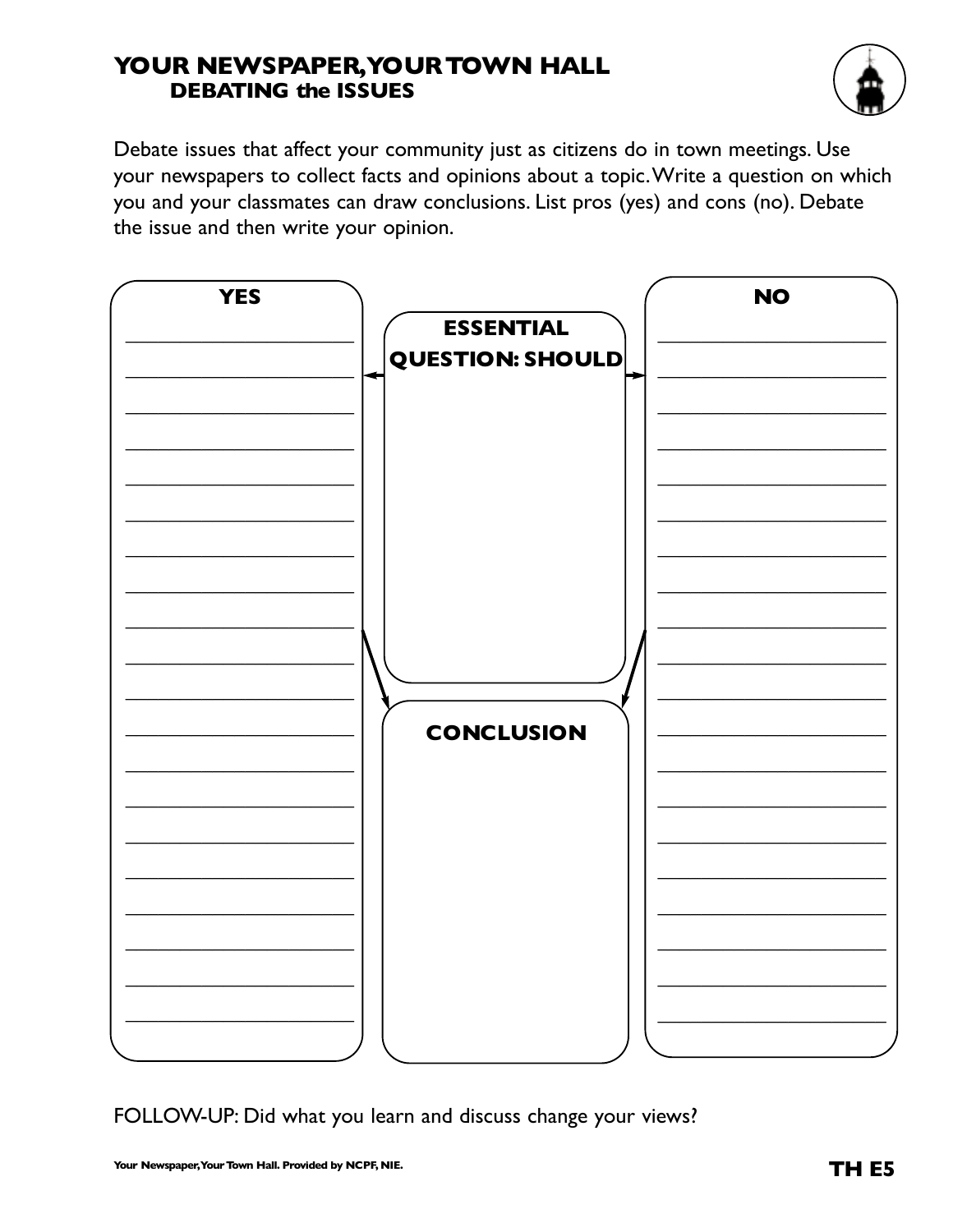#### **YOUR NEWSPAPER,YOUR TOWN HALL TODAY'S NEWS**



Every issue of a newspaper invites readers to think about what is going on in their community.

Spend 20 minutes reading through your newspaper. First read headlines, subheads and the cutlines that accompany photos, and then study the photos and other graphics. Be sure to read the editorial page of the newspaper. Complete the following about community news:

| I learned                 |
|---------------------------|
| I want to know more about |
| I think                   |
| I agree                   |
| I disagree                |

FOLLOW-UP: If your town held a town meeting and you had responsibility for setting the agenda, from the newspaper, what would you have citizens discuss? If your town meeting involved students in your school, what would have them discuss?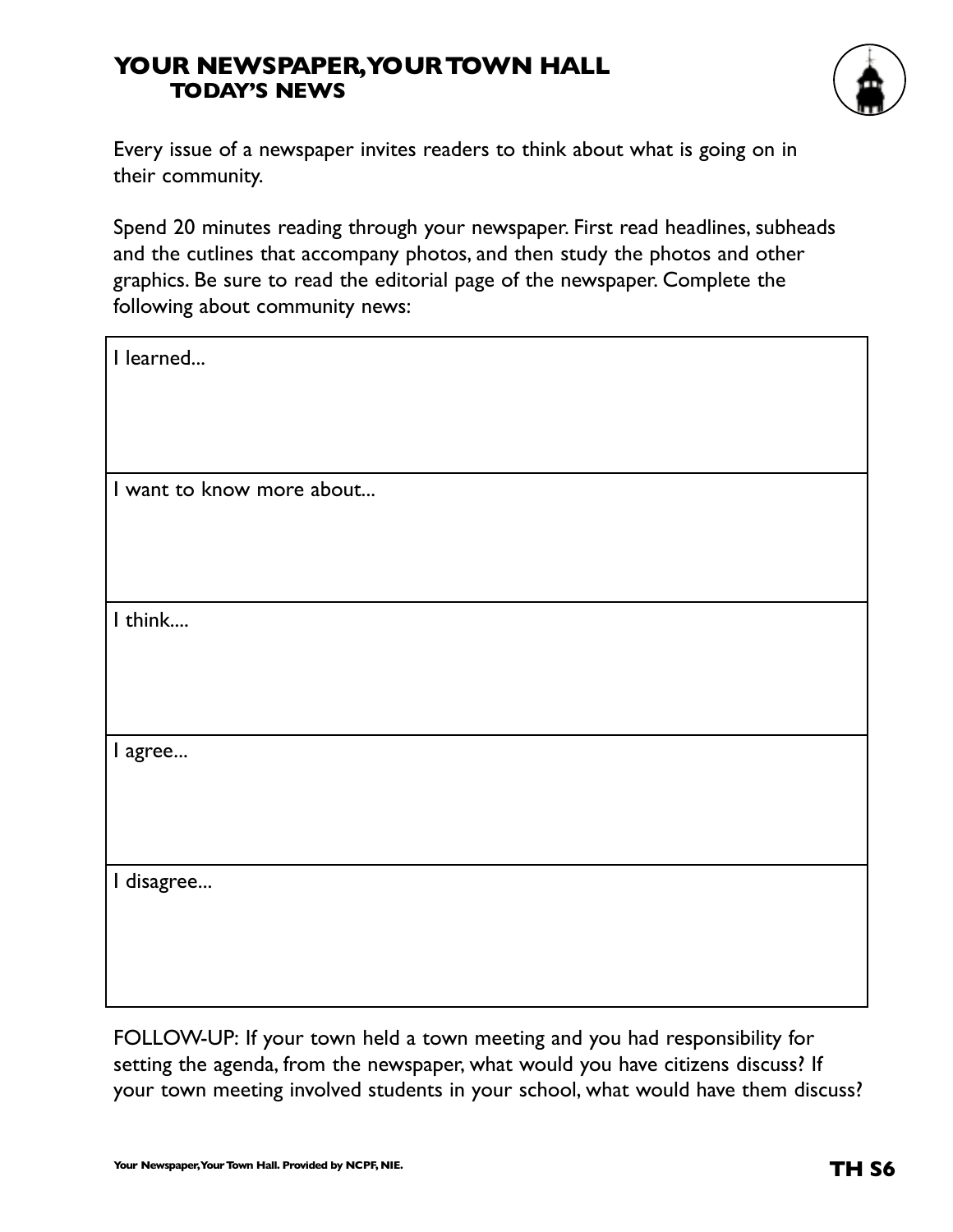#### **YOUR NEWSPAPER,YOUR TOWN HALL VOICING OPINIONS**



The Town Meeting is a gathering in small towns where citizens come together to get information and voice opinions about issues that affect their communities.The same can be said about newspaper readers.They come to newspapers looking for information and viewpoints on which to form their own opinions, and they vote based on their reasoning about what is right and best for themselves and their community.

Identify a topic in your newspaper that interests you.

- 1. What do you already know about the topic?
- 2. What opinions do you hold?
- 3. What do you expect to learn by reading the story (or stories)?

Now, read carefully the story or stories.

- 4. What did you learn?
- 5. Did gathering more information and hearing varying opinions on the topic change your views on the subject?
- 6. What more do you want to know?
- 7. Where can you go to find out more about the topic?

Continue to read about the topic in newspapers.

FOLLOW-UP: How do citizens who are able and willing to learn and consider the well-being and opinions of others contribute to a democracy?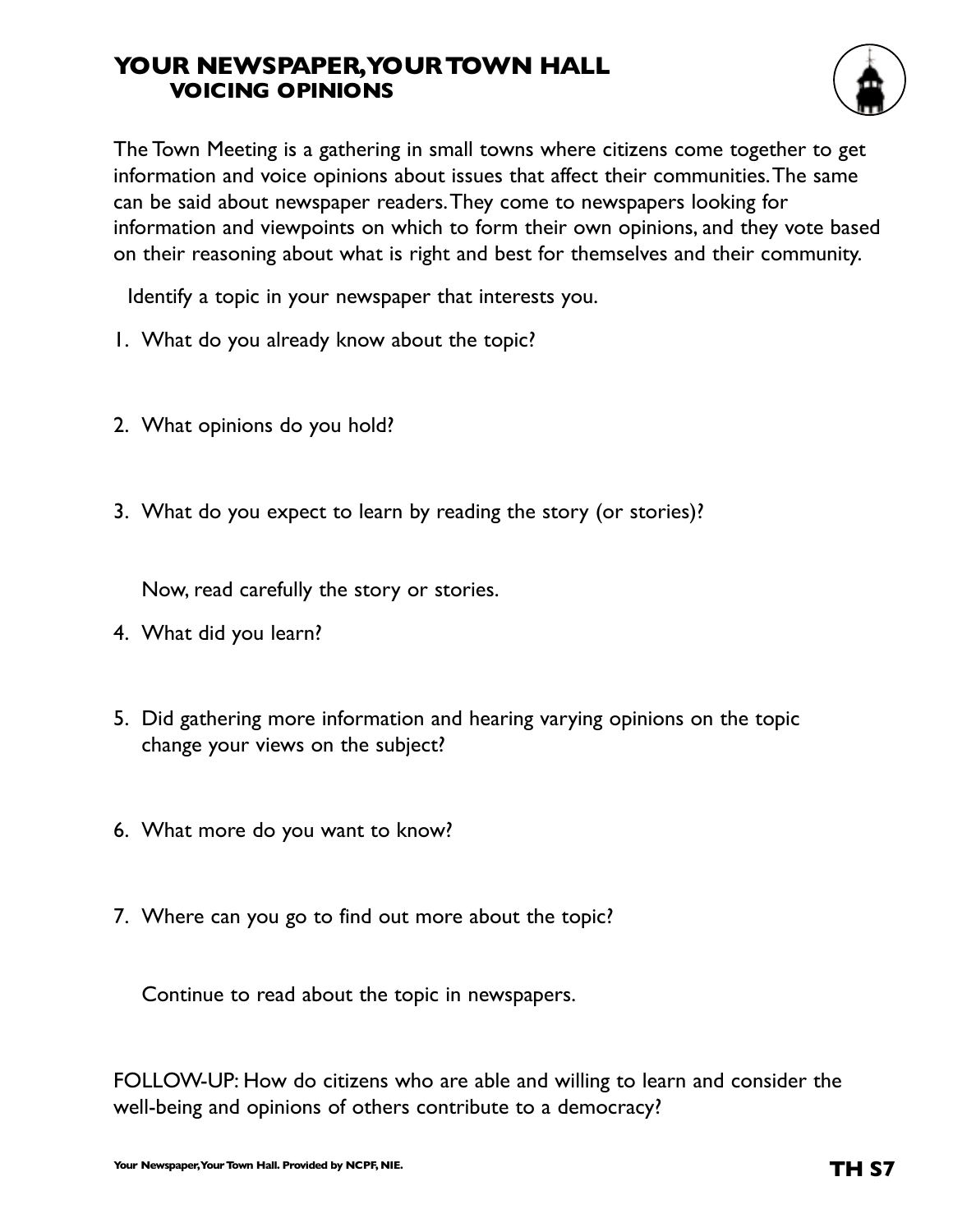#### **YOUR NEWSPAPER,YOUR TOWN HALL NEWSPAPERS as MODERATORS**



Moderators run town meetings. Citizens speak on the topic that is on the floor.They stand to speak and wait until the moderator acknowledges them and then must give their names, addresses and precincts.They address their remarks to the moderator and, if commenting on facts and opinions offered by others, they speak to the moderator, not to the person whose remarks please or displease them, and, to avoid personal attacks, they state the issue not the name of the person in their responses.The rules exist to maintain order and promote productive debate on issues that affect their lives.

Similarly, through newspapers, citizens come together to talk about issues that affect their community and state, the nation and the world.The newspaper offers its own opinions through editorials and publishes different opinions through columns written by journalists and community leaders with special interests in and knowledge of the topics. Newspapers attribute statements made in a newspaper to the persons or institutions responsible for them.

Find the following in your newspaper.

Pages

|  | 1. Quote in a story<br>Whose opinion? What qualifies the person to speak on the topic?                              |
|--|---------------------------------------------------------------------------------------------------------------------|
|  | 2. Advice in a column<br>Whose opinion? What qualifies the person to speak on the topic?                            |
|  | 3. Letter to the editor<br>Whose opinion? What qualifies the person to speak on the topic?                          |
|  | 4. Column on the editorial or other opinion page<br>Whose opinion? What qualifies the person to speak on the topic? |
|  | 5. Editorial<br>Whose opinion? What qualifies the newspaper to speak on the topic?                                  |
|  | 6. Political cartoon<br>Whose opinion? What qualifies the cartoonist to speak on the topic?                         |
|  | 7. Other<br>Whose opinion?                                                                                          |

FOLLOW-UP: Why should readers know the source of the information provided in a newspaper and other publications?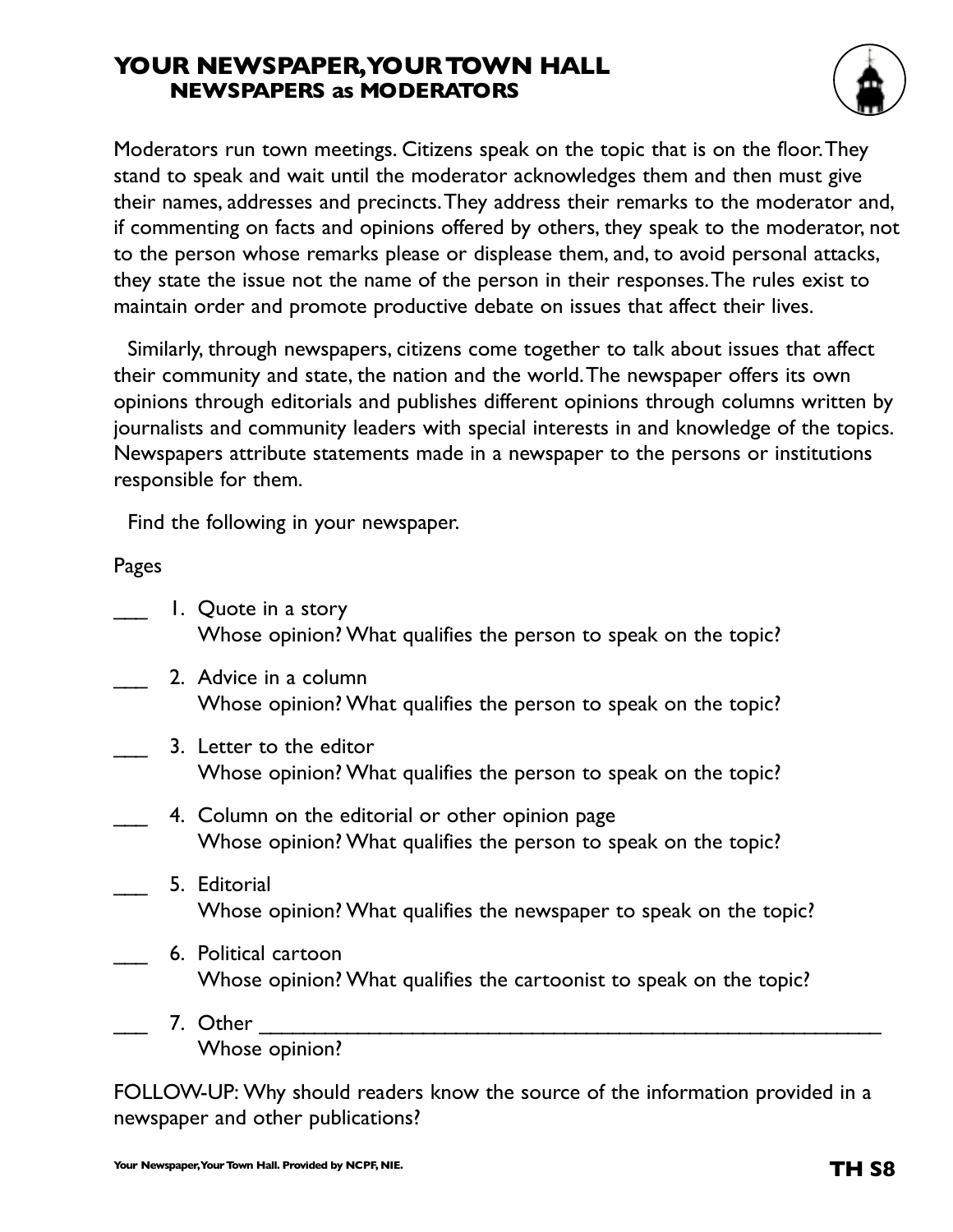#### **YOUR NEWSPAPER,YOUR TOWN HALL VOTING METHODS**



Voters at town meetings use various methods. Have you ever voted in any of these ways, in your home, classroom, school and other settings?

| Voice vote — Say "yea" for yes and "nay" for no. The moderator or someone |
|---------------------------------------------------------------------------|
| selected to do so decides which side receives more votes, but             |
| voters can challenge the decision.                                        |

- Show of hands Raise your hands if you support; raise your hands if you oppose. The moderator counts after each vote and announces the results.
	- Roll call Say "yea" or "nay" when your name is called; a tally is kept.
	- Standing vote Rise if you vote for; rise if you vote against. Count after each vote is taken.
	- Secret ballot Fill out and hand in or deposit the ballot.

Source: www.sec.state.ma.us/cis/cistwn/twnidx.htm

Through reading the newspaper and other research, determine how votes are taken in different situations:

Town or city council —

School boards —

County commissioners —

State legislature —

U.S. Congress —

Citizens on Election Day —

United Nations —

**Other** 

Polls —

Surveys —

FOLLOW-UP: After debating issues in the news, use the different methods of voting and discuss the advantages and disadvantages of each method and the effects the methods have on the outcome of the vote.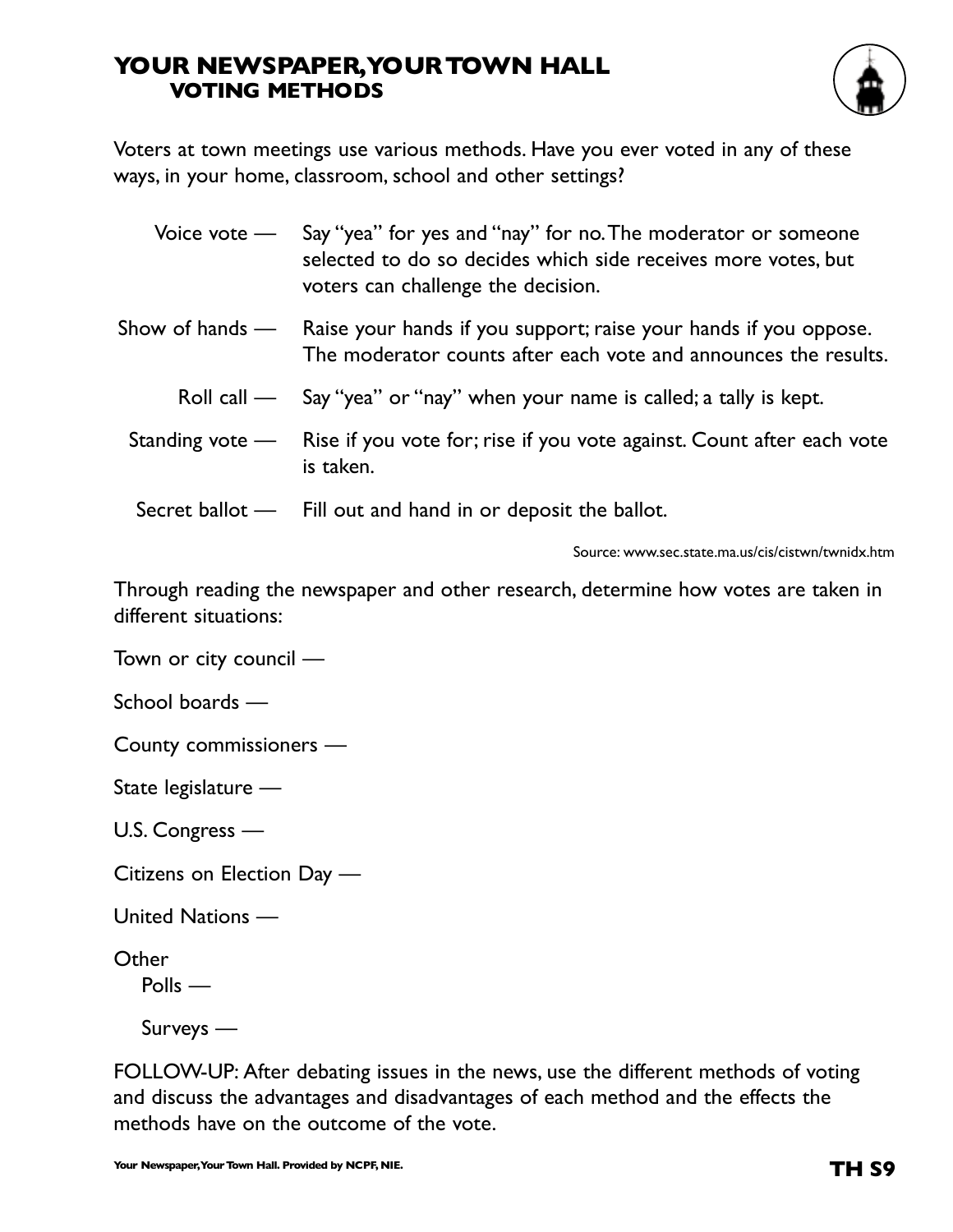#### **YOUR NEWSPAPER,YOUR TOWN HALL TAKING ACTION**



At public gatherings, such as town meetings, and at voting booths, citizens take action by voting. On their opinion pages in the Letters to Editor section and through polls, surveys and interviews, newspapers provide other ways for citizens to express their views.

Newspapers also write about individuals who work to bring about change through organizations formed to lobby for change and through protests of different kinds, such as boycotts, pickets and petitions.

In the newspaper, find examples of the following. Record the source and date for each.

| I. Picketing or carrying signs                                                                                                                                                                                                                                                       |                                                                                                                                                                                                                               |
|--------------------------------------------------------------------------------------------------------------------------------------------------------------------------------------------------------------------------------------------------------------------------------------|-------------------------------------------------------------------------------------------------------------------------------------------------------------------------------------------------------------------------------|
|                                                                                                                                                                                                                                                                                      | Date                                                                                                                                                                                                                          |
| 2. Boycotting or refusing to purchase from a company or country                                                                                                                                                                                                                      |                                                                                                                                                                                                                               |
|                                                                                                                                                                                                                                                                                      |                                                                                                                                                                                                                               |
| 3. Petitioning or signing statements calling for a change in policy or action                                                                                                                                                                                                        |                                                                                                                                                                                                                               |
|                                                                                                                                                                                                                                                                                      |                                                                                                                                                                                                                               |
| 4. Founding or working for an organization to support or address a specific cause<br>or concern                                                                                                                                                                                      |                                                                                                                                                                                                                               |
|                                                                                                                                                                                                                                                                                      | Date                                                                                                                                                                                                                          |
| 5. Fundraising to support an organized activity to bring about change                                                                                                                                                                                                                |                                                                                                                                                                                                                               |
|                                                                                                                                                                                                                                                                                      |                                                                                                                                                                                                                               |
| 6. Debating issues                                                                                                                                                                                                                                                                   |                                                                                                                                                                                                                               |
|                                                                                                                                                                                                                                                                                      | Date                                                                                                                                                                                                                          |
| 7. Lobbying                                                                                                                                                                                                                                                                          |                                                                                                                                                                                                                               |
|                                                                                                                                                                                                                                                                                      |                                                                                                                                                                                                                               |
| 8. Forums                                                                                                                                                                                                                                                                            |                                                                                                                                                                                                                               |
|                                                                                                                                                                                                                                                                                      |                                                                                                                                                                                                                               |
| 9. Other organized activity                                                                                                                                                                                                                                                          |                                                                                                                                                                                                                               |
|                                                                                                                                                                                                                                                                                      | Date and the set of the set of the set of the set of the set of the set of the set of the set of the set of the set of the set of the set of the set of the set of the set of the set of the set of the set of the set of the |
| $E[$ $\bigcap$   $\bigcap$ $\bigcup$ $\bigcup$ $\bigcup$ $\bigcup$ $\bigcup$ $\bigcup$ $\bigcup$ $\bigcap$ $\bigcup$ $\bigcap$ $\bigcap$ $\bigcap$ $\bigcap$ $\bigcap$ $\bigcap$ $\bigcap$ $\bigcap$ $\bigcap$ $\bigcap$ $\bigcap$ $\bigcap$ $\bigcap$ $\bigcap$ $\bigcap$ $\bigcap$ |                                                                                                                                                                                                                               |

FOLLOW-UP: How do you judge the effectiveness of each protest or action?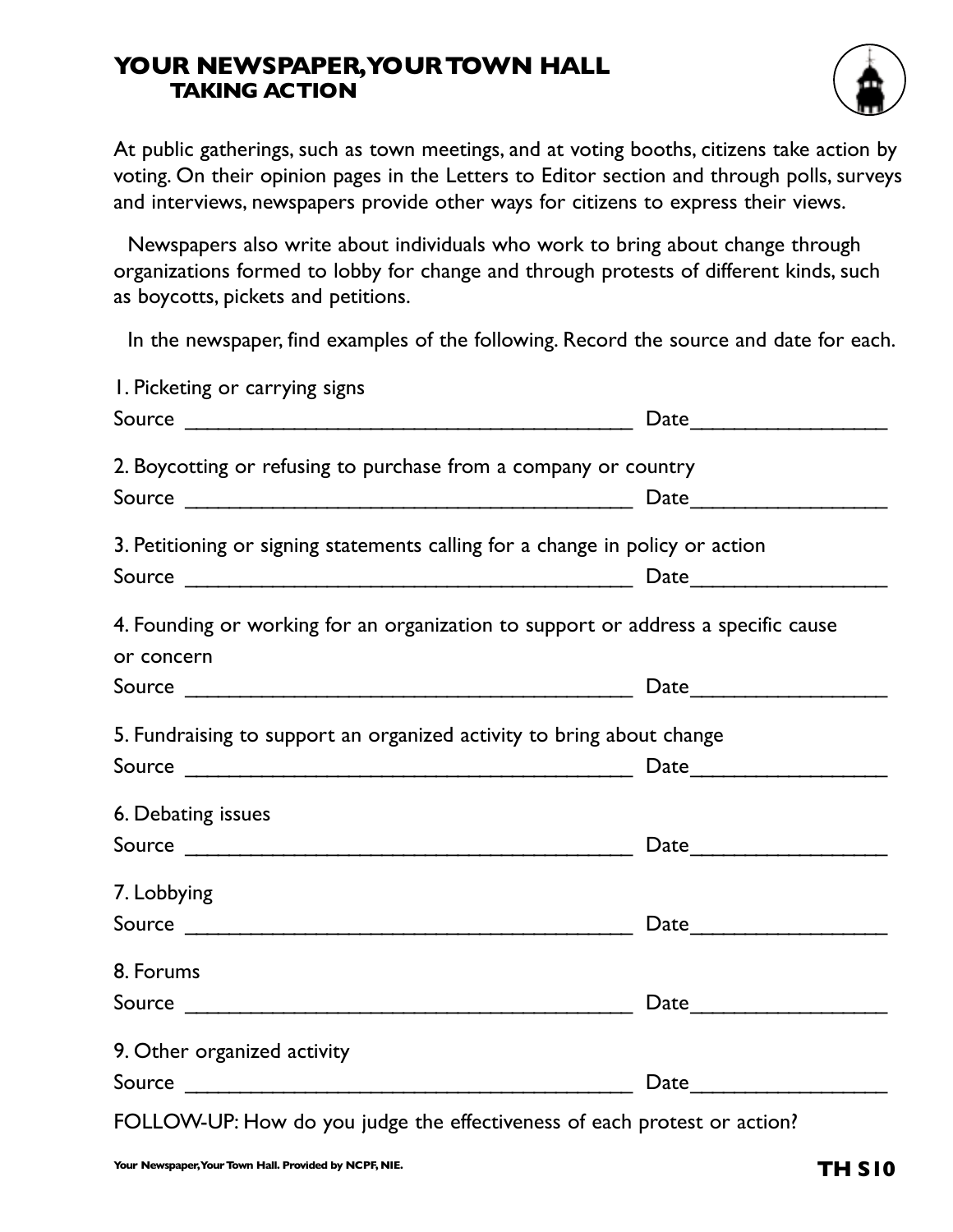#### **YOUR NEWSPAPER,YOUR TOWN HALL LOCAL GOVERNMENT**



Town hall. City hall. Both refer to local government and the actions taken by elected officials to address the needs of their community.The town or city hall "beat" is important in all newspapers, the largest dailies and the smallest weekly newspapers.

Find out about local government through your newspaper.

- 1. Who are the members of the council?
- 2. Who runs the meetings?
- 3. Does your town or city have a mayor and city manager? Are they elected or appointed?
- 4. When and where do the town or city councils meet?
- 5. What was on the agenda of the most recent meeting?
- 6. Did members disagree? On what issues?
- 7. What decisions were made?
- 8. Are town or city council meetings open to the public?
- 9. How will the actions taken at the town or city council meeting affect you and others you know?

FOLLOW-UP: Display in your classroom or collect photos of officials and stories about decisions that are made at council meetings. Identify the reporter or reporters who write about town government.Visit your Web site for your town or city to obtain additional background information.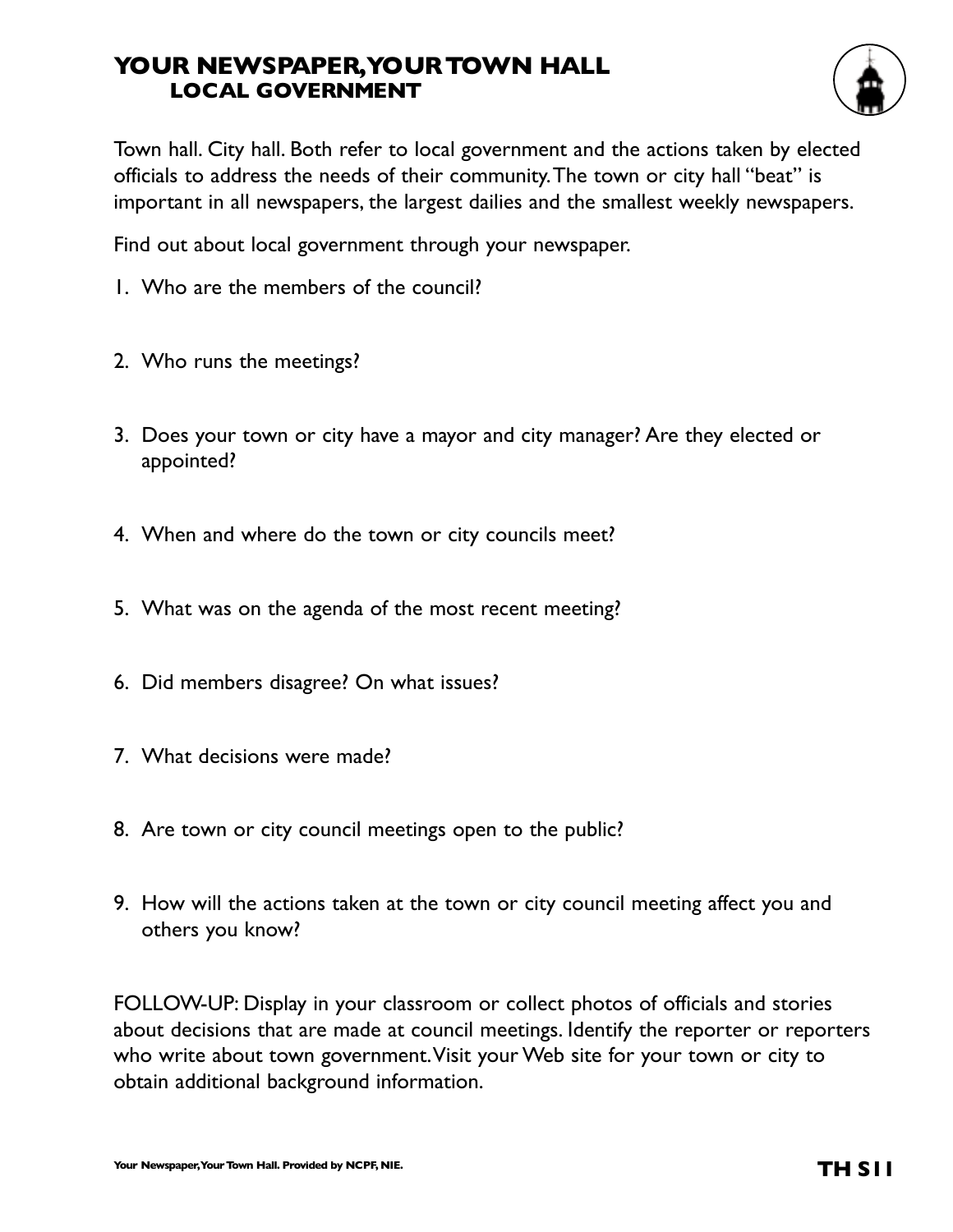#### **YOUR NEWSPAPER,YOUR TOWN HALL A TOWN MEETING—A CIVIL CONVERSATION**



Experience "Pure democracy" in your classroom. Participate in a simulated town meeting to find out how one works.

- 1. Over several days, read your newspaper to decide the topics for consideration during your town meeting.
- 2. Compile a list of topics. Select a student or have the teacher keep the list. Invite all of the students to suggest topics from the news.
- 3. After everyone has the opportunity to suggest topics, hold a vote to determine the top ten. Decide on a method for voting and have the person leading the discussion tabulate and announce the results.
- 4. Select groups of four or five and have each group list its top three topics.The topics should be assigned based on the preferences of each group.
- 5. Each group must analyze the stories about the assigned topic and then present the information to the class. Each member of the group must contribute in some way. They could:

Summarize the information.

Identify key statements or quotes and the persons or individuals that made them.

Illustrate some aspect of the story, using clay, pencils, pens, paper, scissors, glue and/or other tools to create a visual representation.

Develop a question or advocate a position that can be debated by the whole class. For example, Should XXX be held responsible? Should XXX policy be changed? Or pass XXX law, yes or no?

- 6. Decide who in the group will serve as the moderator and recorder during the class discussion.
- 7. Expect participation by every student in the class. Have the recorder keep track of the students who speak or have students place a sticky note on their desks after they comment on the topic.Allow students second comments only after all have contributed.
- 8. Hold the class discussion around the topic, led by the moderator. Each person should stand when he/she speaks and wait for the moderator to acknowledge him or her before speaking.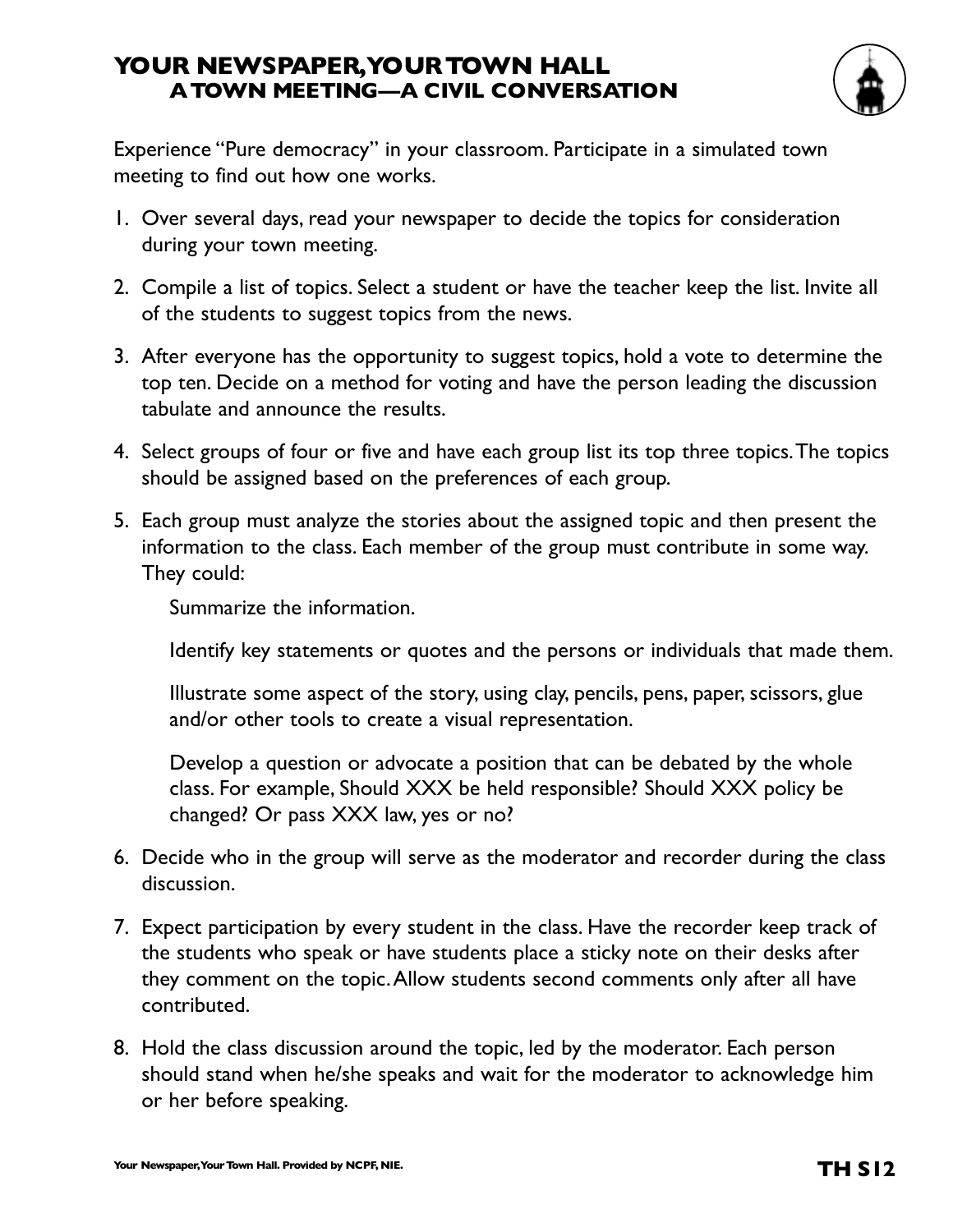#### **YOUR NEWSPAPER,YOUR TOWN HALL A TOWN MEETING—A CIVIL CONVERSATION, continued**



- 9. Each group should choose a method for voting on the question or position taken by the group. Methods might be voting by secret ballot, standing or voice vote.The moderator should take charge of the voting and announce the results. If members of the class choose not to vote, discuss why and how those who do not vote affect the outcome.
- 10. Evaluate your town meeting.What worked and what did not work? Why? Did everyone understand and carry out his or her role? Did speakers stay on topic? Were the leaders fair?
- 11.Allow another group to present its topic and follow the same steps.

NOTE! For a town meeting to be effective, citizens must understand the issues and all members need to participate. In real life, some citizens fail to attend town meetings; others attend but do not speak up. If a moderator cuts off someone, allows someone to dominate discussion or makes other choices that seem unfair, then members of the community might not accept decisions made at the town meeting.They might even vote to replace the moderator. Because the moderator is so important in a town meeting, encourage many students to serve as moderator and develop criteria for the moderator to use to evaluate his or her performance.

The town meeting served as a model for the framers of the Constitution and founders of our country.Are the discussions and debates that take place in town meetings similar to those that take place in legislative bodies?

Source: www.sec.state.ma.us/cis/cistwn/twnidx.htm

FOLLOW-UP: Editors hold budget meetings to decide what goes on the front page of each day's newspaper and where the stories go on the page. List the topics in one day's newspaper and organize in to groups. Discuss which topics should go on the front page.Then discuss where to place the stories on the page and compare your decisions with those made by other groups and the newspaper.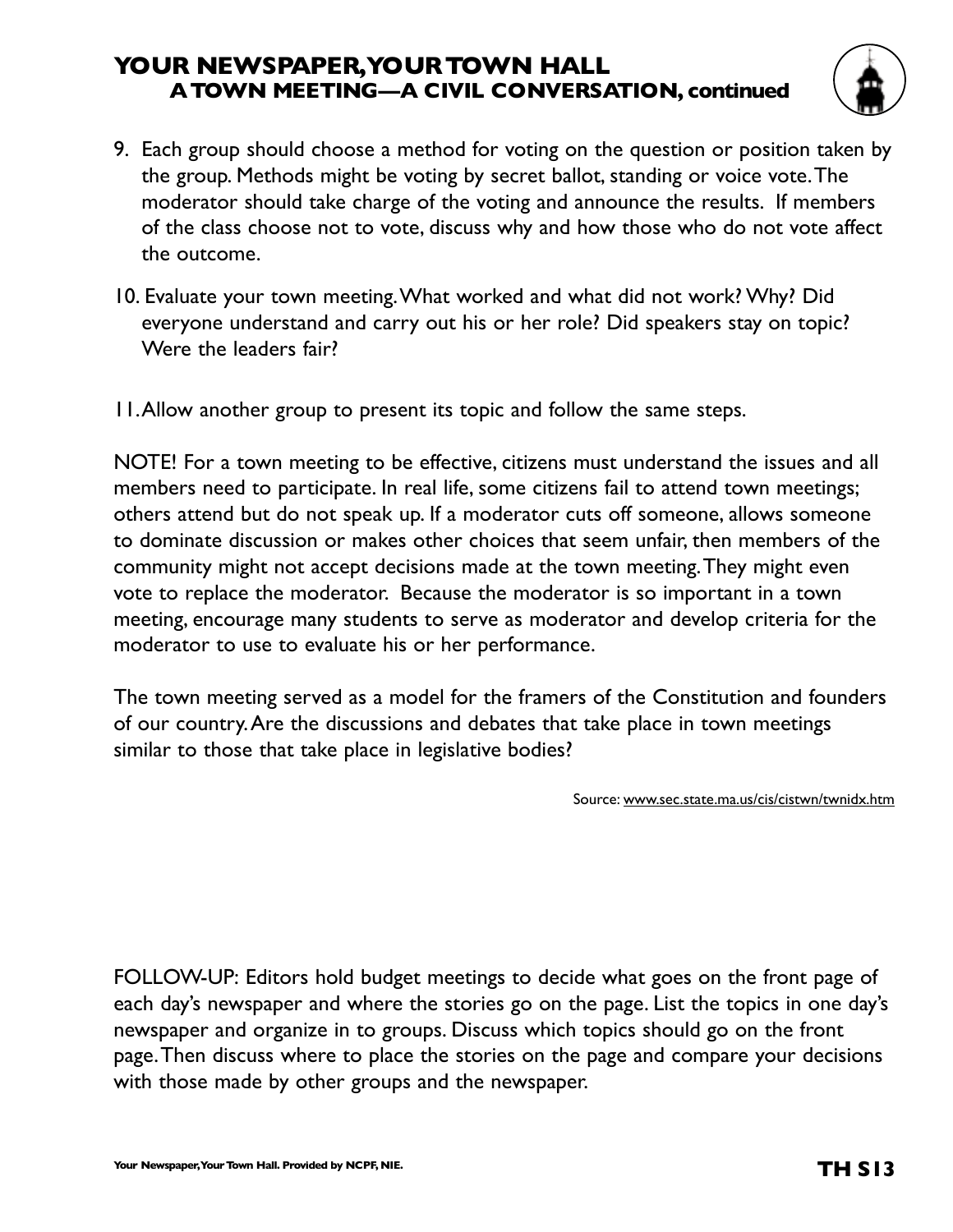#### **YOUR NEWSPAPER,YOUR TOWN HALL ADDITIONAL ACTIVITIES**



- 1. From newspapers and other sources, collect and display photos of citizens expressing their views and elected officials carrying out their duties. Identify the source of all photos.
- 2. Gathered from the newspaper and other sources, identify words and phrases associated with town meetings and democratic practices. Share what you find. Maintain a word bank.
- 3. Imagine a newspaper that is censored by the government. Place an "X" on all stories or remarks critical of any level government, local, state and national. How does that affect the newspaper? the community, state and/or country?
- 4. After studying important debates in American history, stage town meetings in which students assume the roles of citizens living at that time. For example, take the roles of colonists who are debating the call for independence from England. Also, simulate town and city council meetings in your town or city. Assume the roles of those who attend the meetings and make the decisions or work for the town or city. Choose a real topic before the council to consider in your town meeting.
- 5. Determine whether local elections are partisan or non-partisan. Even if the elections are non-partisan, from newspapers, can you determine the political party or philosophy of those seeking office from what they say and do? Investigate to find out why many local government elections are non-partisan.
- 6. The moderator leads town meetings. He/she is the person who calls on speakers and decides when to move from one topic to another. The citizens of a town elect the moderator.Why is that important? Why is having a fair and neutral moderator important for the town meeting to be effective? Why are similar principles, accuracy and fairness, important to journalists?
- 7. Town meetings in which all citizens vote represent a form of pure democracy and as such are often heralded as models for public debate. Citizens elect the moderators, selectmen and others involved in making the town meetings work and vote on topics on the agenda or warrant issues in advance of meetings. But, most governing bodies are examples of indirect democracy or representative government in which representatives speak for citizens. Even in representative systems, laws allow for "purer" forms of democracy, such as referendum, initiatives and recall. Look for debate over each of these. Find out the laws in your state that establish whether and how each is carried out.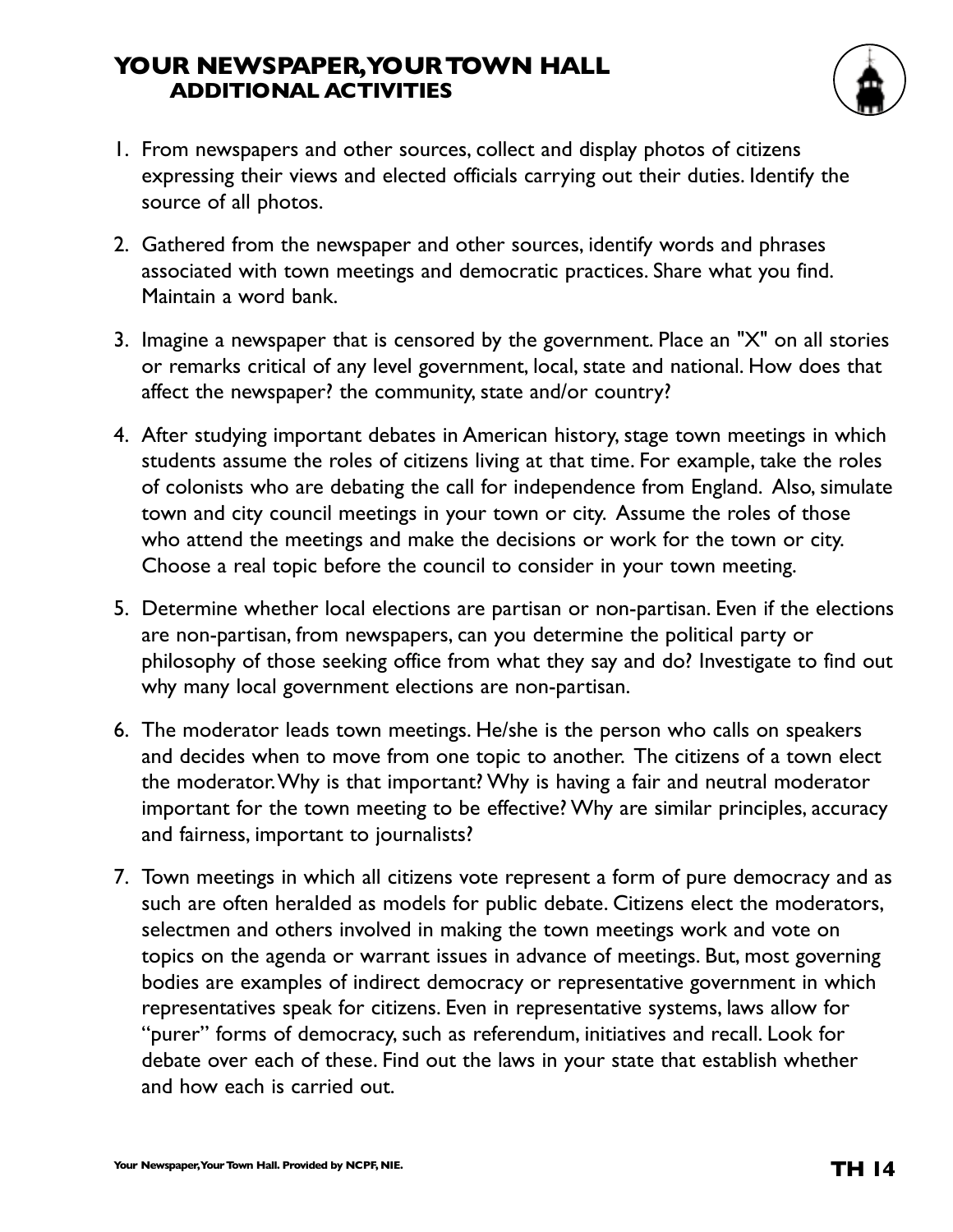#### **YOUR NEWSPAPER,YOUR TOWN HALL ADDITIONAL ACTIVITIES, continued**



- 8. The tradition of the town meeting has a long history in the United States. However, before the suffrage movement only men had a voice at these meetings. Look through the opinion section of the newspaper. Find a controversial topic that is of interest to the class and take a vote.Tally the results.Then take another vote. However, this time only allow the boys to vote.Tally the results. Did the vote come out the same? Why or why not? Imagine how life might be different today without the women's right to vote. Note too that voting by black Americans was not allowed at the founding of our nation.
- 9. Look through today's newspaper for articles that tell of two or more groups of people who disagree on an issue. As a class, try to come up with a reasonable compromise. Also, in the newspaper, look for people settling disputes through compromise. Do you think their solutions will work? Why or why not?
- 10. Politicians and others hold what has been dubbed "town hall meetings," an assembly of citizens to discuss issues.They are often criticized as staged events that do not allow people open discussion and serve more to improve the public images of the politicians and others who organize the meetings. Read to find out more about what supporters and critics of town hall meetings have to say. (http://en.wikipedia.org/wiki/Town\_meeting)
- 11.Technology provides new ways for newspapers, other media and individuals to report on events and conduct debates on issues. Often dubbed e-democracy, virtual meetings take place in chat rooms,Weblogs and other venues on the Internet. Find out if newspapers in your area use Weblogs as places for reporters and readers to interact. Also, conduct research to find out more about the effect of technology on journalism. (http://en.wikipedia.org/wiki/Town\_meeting)